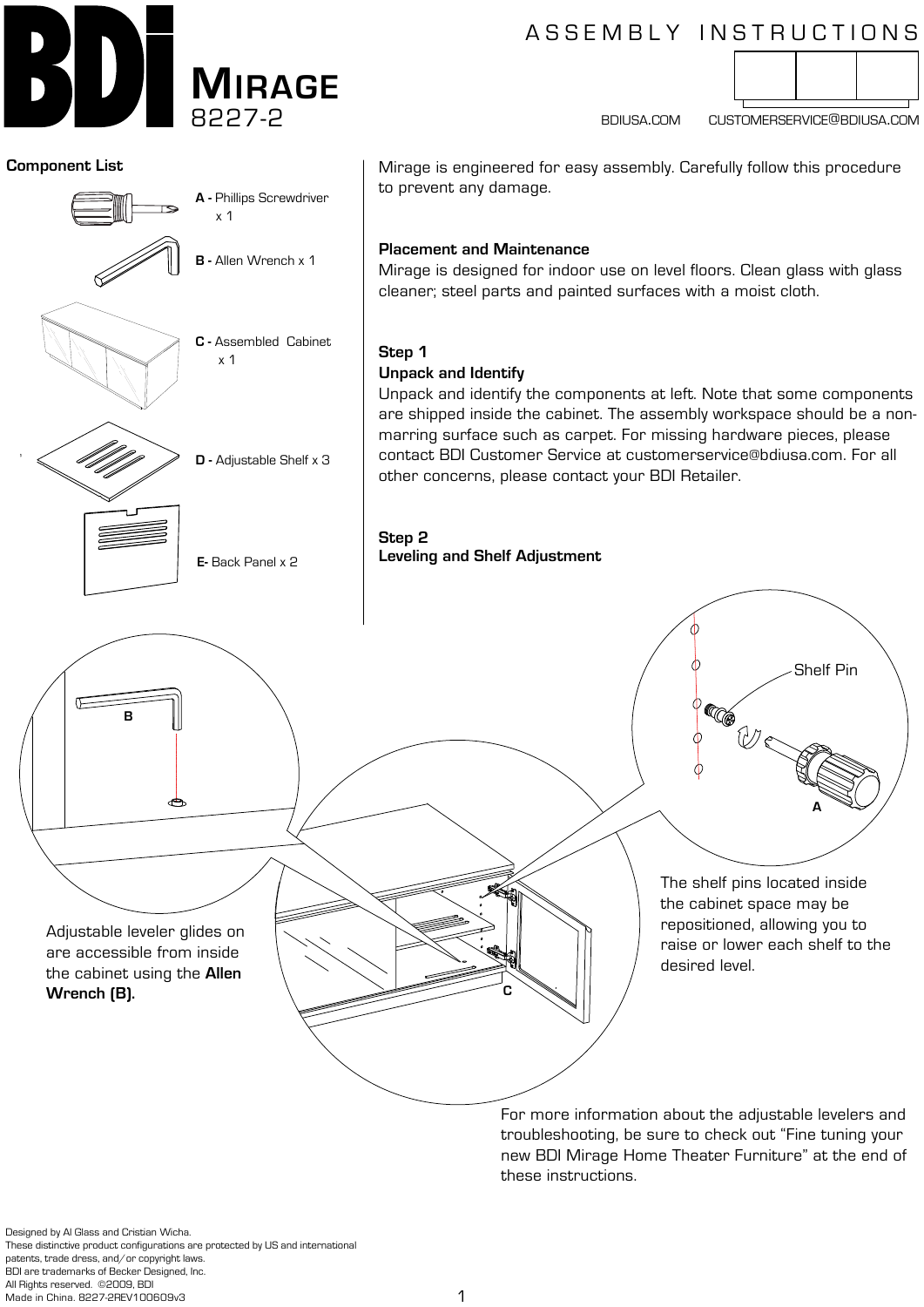#### **Step 3 Back Panel Installation**

**Install back panel** to the rear side of cabinet.

**Velcro straps** are included as wire management for your convenience.



For more information, visit www.**bdiusa**.com